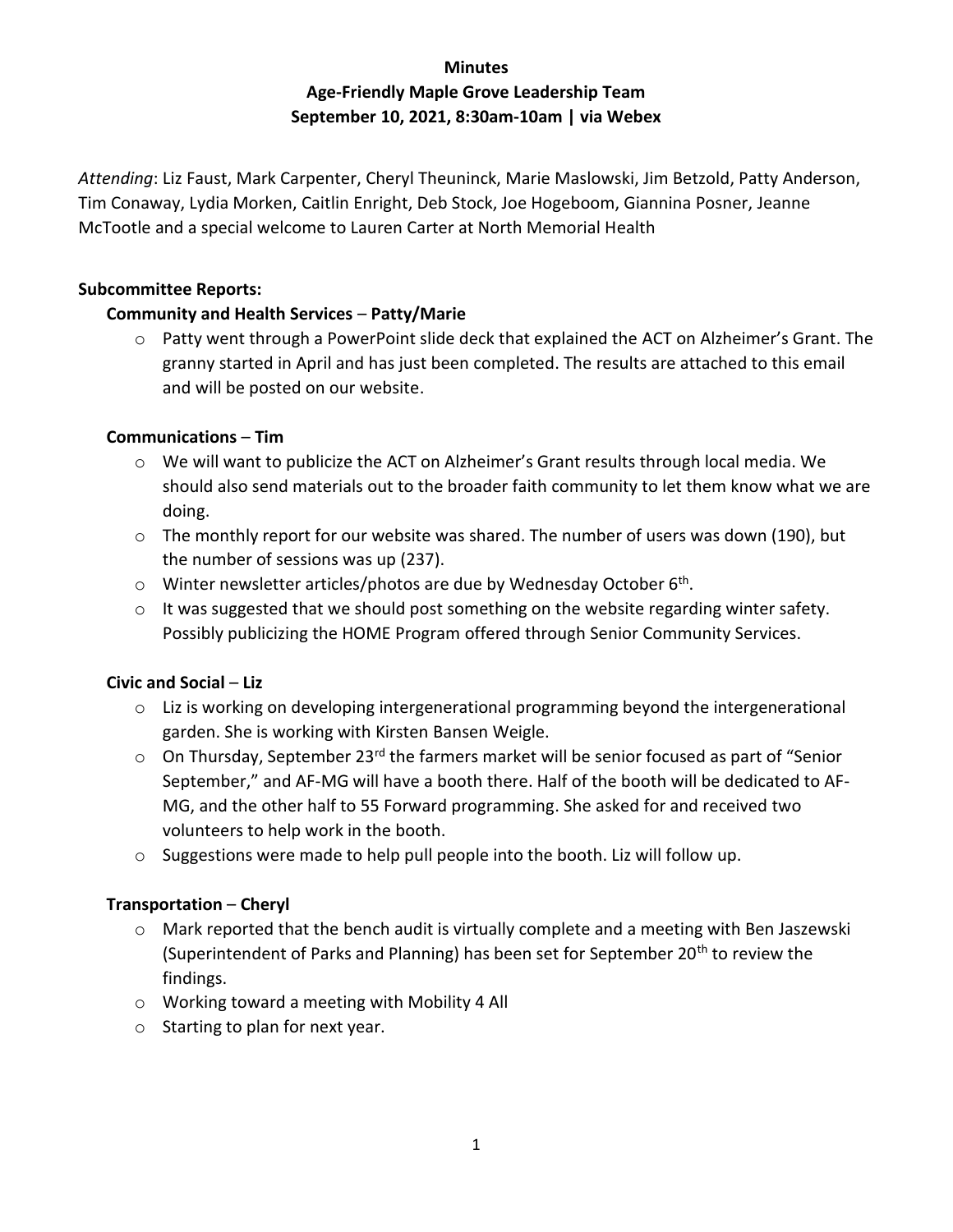## **Housing – Lydia**

 $\circ$  Presentation to City Council that was scheduled for September 7<sup>th</sup> has been moved to October 18<sup>th</sup>.

## **Budget – Mark**

 $\circ$  Mark went through the year-to-date income and expense and reported we are good shape compared to budget.

## **Other News and Updates**

## **Jim – Maple Grove Rotary**

 $\circ$  Working with Lions Tuesday night (Sept 14<sup>th</sup>) to plan trees on 74<sup>th</sup> Ave across from Lord of Life

## **Tim C. – Maple Grove Lions**

- $\circ$  Concert on the Lawn is all set for September 17<sup>th</sup> and 18<sup>th</sup>. Here is a link to the website for tickets and more information. [Concert on the Lawn](https://www.maplegrovelions.org/concert-on-the-lawn)
- o Osseo Lions Roar starts September 9th. Maple Grove Lions are helping with vision testing for youngsters.

# **Liz – City of Maple Grove**

- o We need a new minute taker/secretary for our monthly Leadership Team minutes. Tim volunteered!
- o MRPA (Minnesota Recreation and Park Association) Conference starts October 12<sup>th</sup>. One of the topics is Age-Friendly and Liz will be a co-presenter along with Kelly Mertes from the City of Brooklyn Park.
- o Volunteer coach on technology is needed. Contact Liz at efaust@maplegrovemn.gov,

# **Giannina – Three Rivers Park District**

- o 3 Rivers is celebrating the second year of *Celebrando Junto* (Celebrate Together) next Saturday, Sept. 18<sup>th</sup> in honor of National Hispanic Heritage Month.
- o She has written a blog post, which includes a video, about Three Rivers' Latino Senior Engagement Program that will be posted on Monday, 9/13 [\(link to article\)](https://www.threeriversparks.org/blog/bridging-access-joy-outdoors-latino-seniors). That program has restarted after more than a year's pause due to COVID-19 and has been going very well with much positive feedback from participants.

# **Joe Hogeboom – City of Maple Grove**

- o Kicking off a planning study for the Territorial Road area of the city. The study would determine what kind of housing and trails we would want. This would then give direction to developers. This area also has a historical aspect as the city originated there.
- o The city is working on creating a new destination marketing organization. The funding will come from hotel taxes. (Until now, Maple Grove has been part of a multi-city organization called Minneapolis Northwest; it now will be breaking out on its own.) Plan to be in place by January 1<sup>st</sup>. There will be numerous stakeholders involved, which could include AF MG if we are